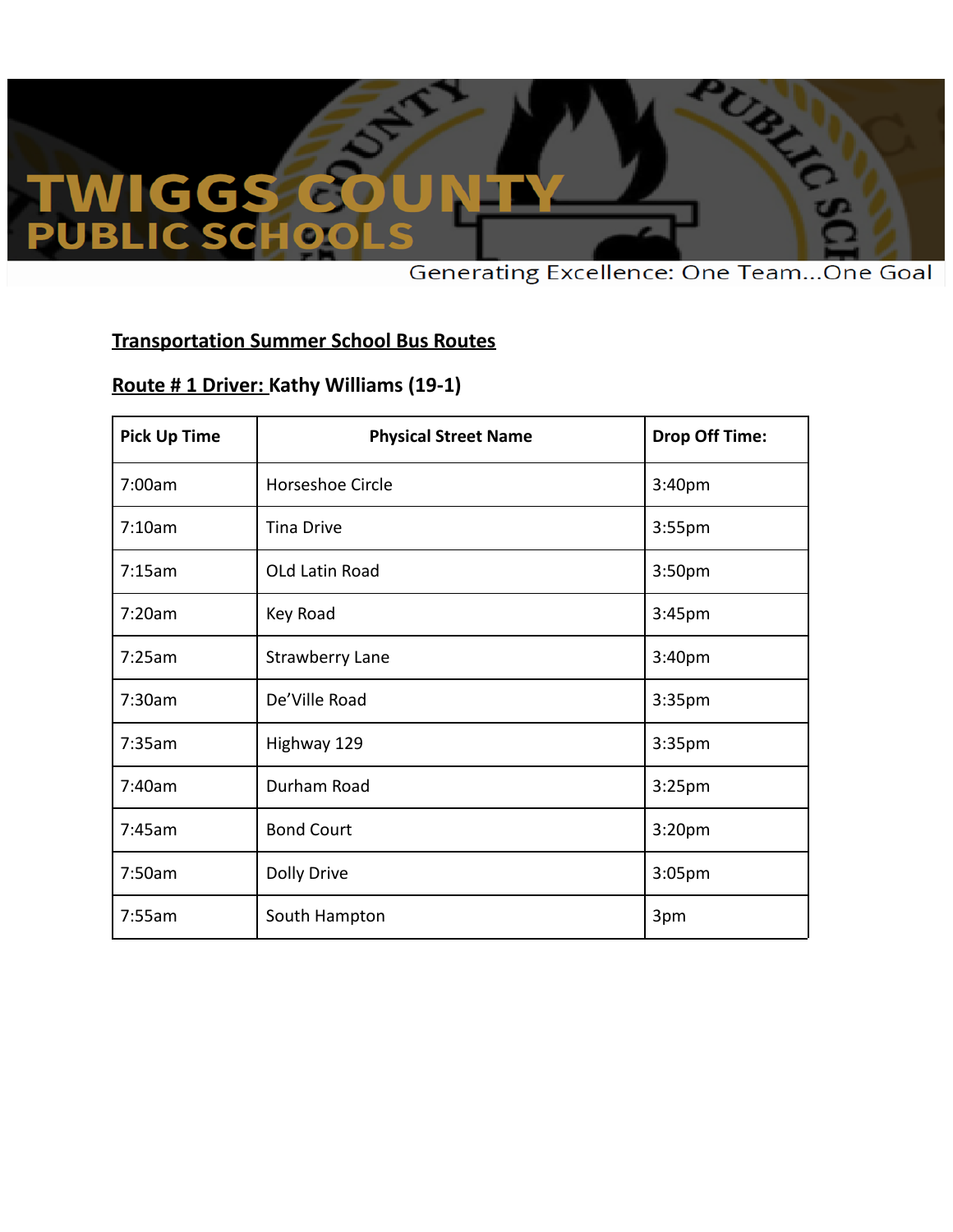### **IGGS** W<br>UBl C.

**Generating Excellence: One Team...One Goal** 

RES

#### **Route #2 Driver: Yvette Williams (16-1)**

| Pick-up | <b>Drop off location</b> | Drop-Off           |
|---------|--------------------------|--------------------|
| 7:45am  | Jack Coley Rd            | 3:45pm             |
| 8am     | Springvalley Rd          | 3:30pm             |
| 8:02am  | Solomon Dr               | 3:28pm             |
| 8:04am  | Park St                  | 3:26pm             |
| 8:05am  | Maple St                 | 3:25pm             |
| 8:10am  | Dale St                  | 3:20pm             |
| 8:14am  | Roseland Dr              | 3:16pm             |
| 8:15am  | Wimberly Dr              | 3:15pm             |
| 8:19am  | Wiley Dr                 | 3:12 <sub>pm</sub> |
| 8:20am  | Charlie Floyd Rd         | 3:11pm             |
| 8:23am  | East Main St             | 3:08pm             |
| 8:25am  | Main St                  | 3:05pm             |
|         |                          |                    |
| 8:30am  | School                   | 3pm                |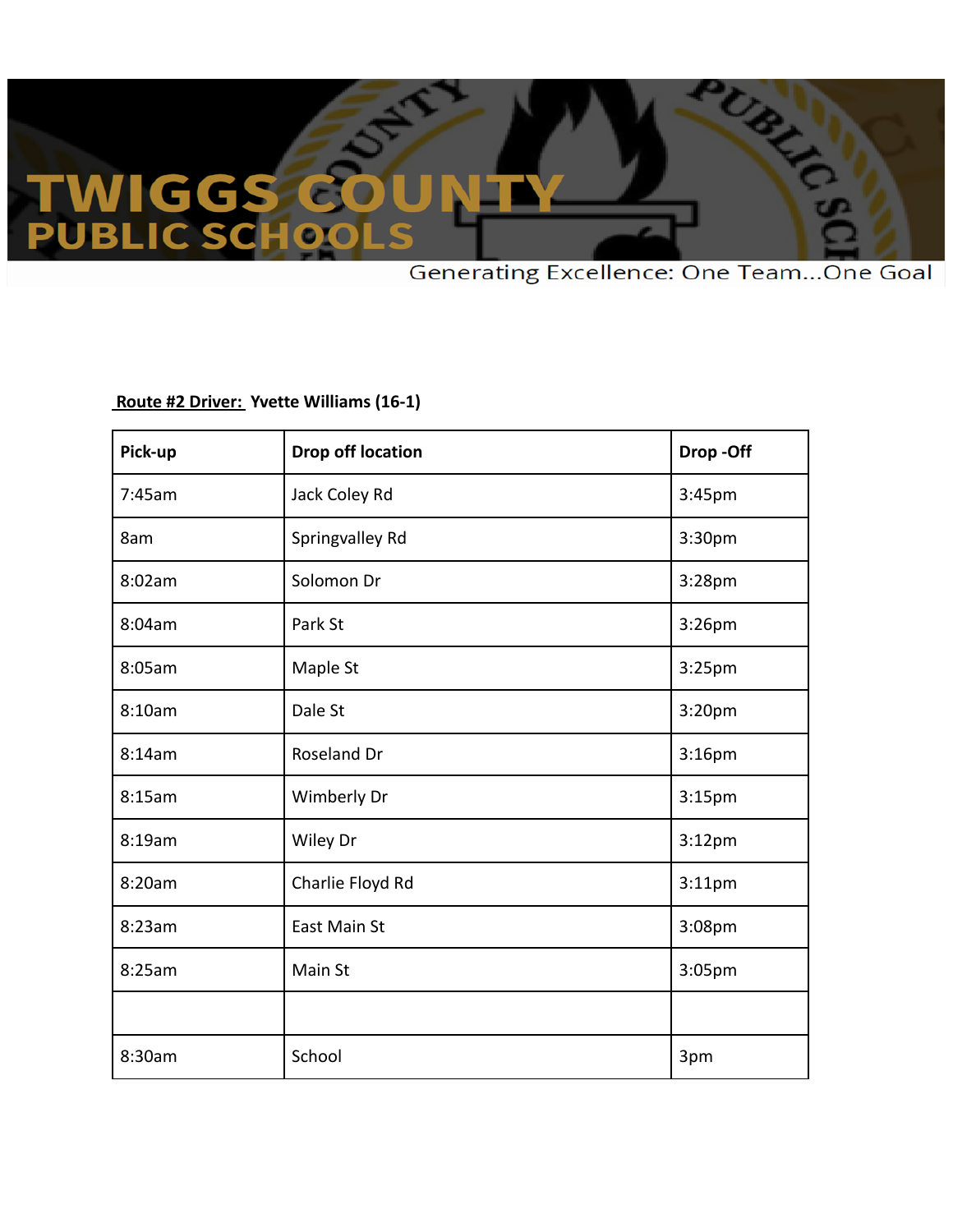# **WIGGS<br>UBLIC SCH**

**Generating Excellence: One Team...One Goal** 

REA

#### **Route #3 Driver: Georgia Hill (12-1)**

| <b>Pick Up</b> | <b>Drop Off Location</b> | Drop off           |
|----------------|--------------------------|--------------------|
| 7am            | D Street                 | 3:35pm             |
| 7:20am         | Hill and Dale            | 3:30pm             |
| 7:35am         | Hamlin Floyd             | 3:25 <sub>pm</sub> |
| 7:40am         | Dolly                    | 3:20pm             |
| 7:50am         | <b>NObles</b>            | 3:15 <sub>pm</sub> |
| 8am            | Maulk Thompson           | 3pm                |
| 8:10am         | Cherokee Dr              | 2:50 <sub>pm</sub> |
| 8:20am         | Hwy 96                   | 2:35 <sub>pm</sub> |
| 8:25am         | Newby Rd                 | 2:40pm             |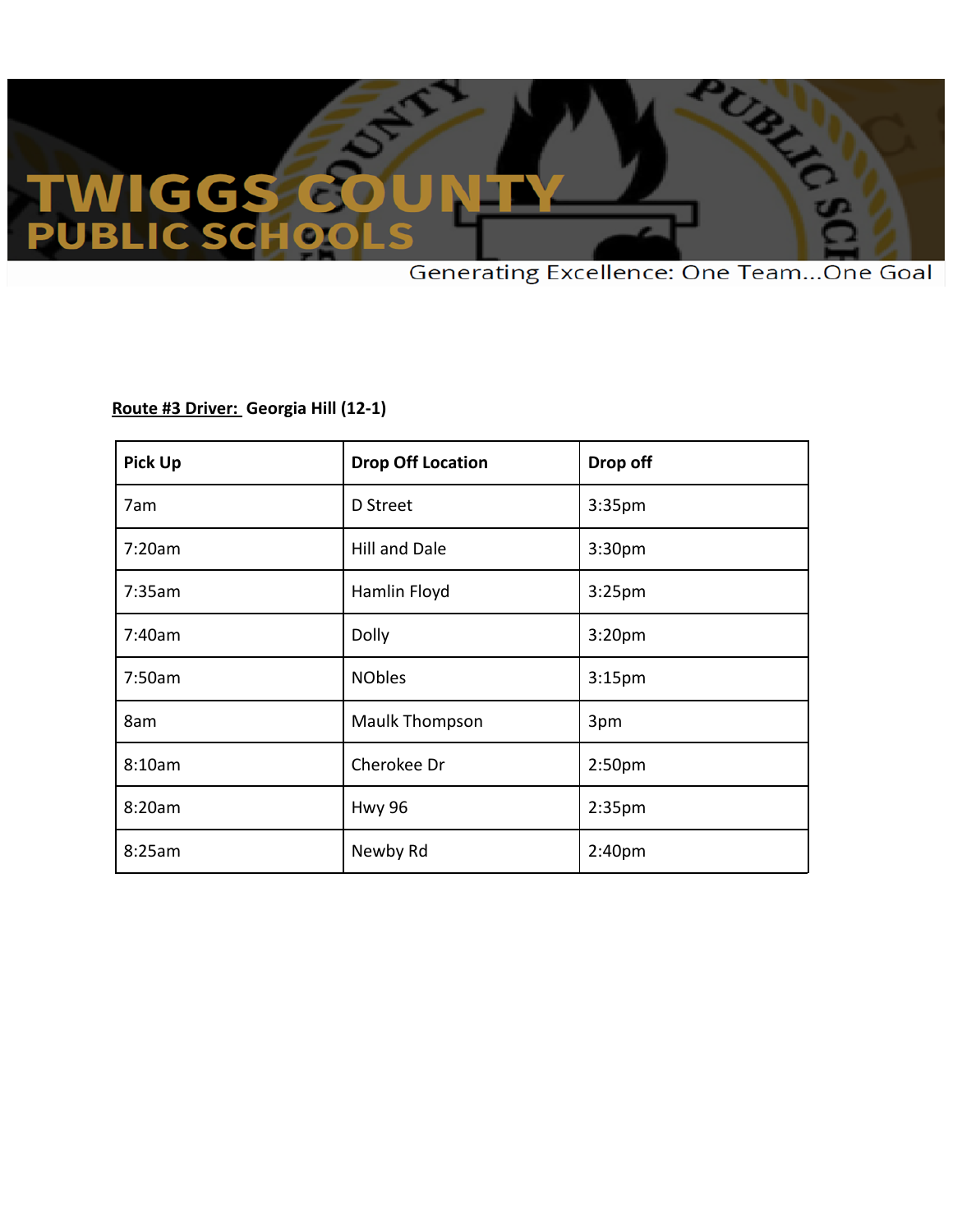## **IGGS** W<br>UBI

Generating Excellence: One Team...One Goal

REA

#### **Route #4 Driver : Pamela Julkes (22-1)**

| Pick-up | <b>Drop off location</b> | Drop-Off           |
|---------|--------------------------|--------------------|
| 7:35am  | King Lane                | 3:25pm             |
| 7:40am  | King Road                | 3:24pm             |
| 7:44am  | <b>Cool Springs</b>      | 3:15 <sub>pm</sub> |
| 7:40am  | Cary Road                | $3:22$ pm          |
| 7:48am  | Garden Road              | 3:10 <sub>pm</sub> |
| 8:15am  | <b>Stevens Road</b>      | 2:50pm             |
| 8:12am  | <b>Hwy 80</b>            | 2:53 <sub>pm</sub> |
| 8:09am  | 1st Danville             | 2:44pm             |
| 8:07am  | 2nd Danville             | 2:45pm             |
| 8:06am  | <b>Hwy 80</b>            | 2:46pm             |
| 8:22am  | Oak Hill                 | $2:42$ pm          |
| 8:25am  | <b>Hwy 80</b>            | 2:40pm             |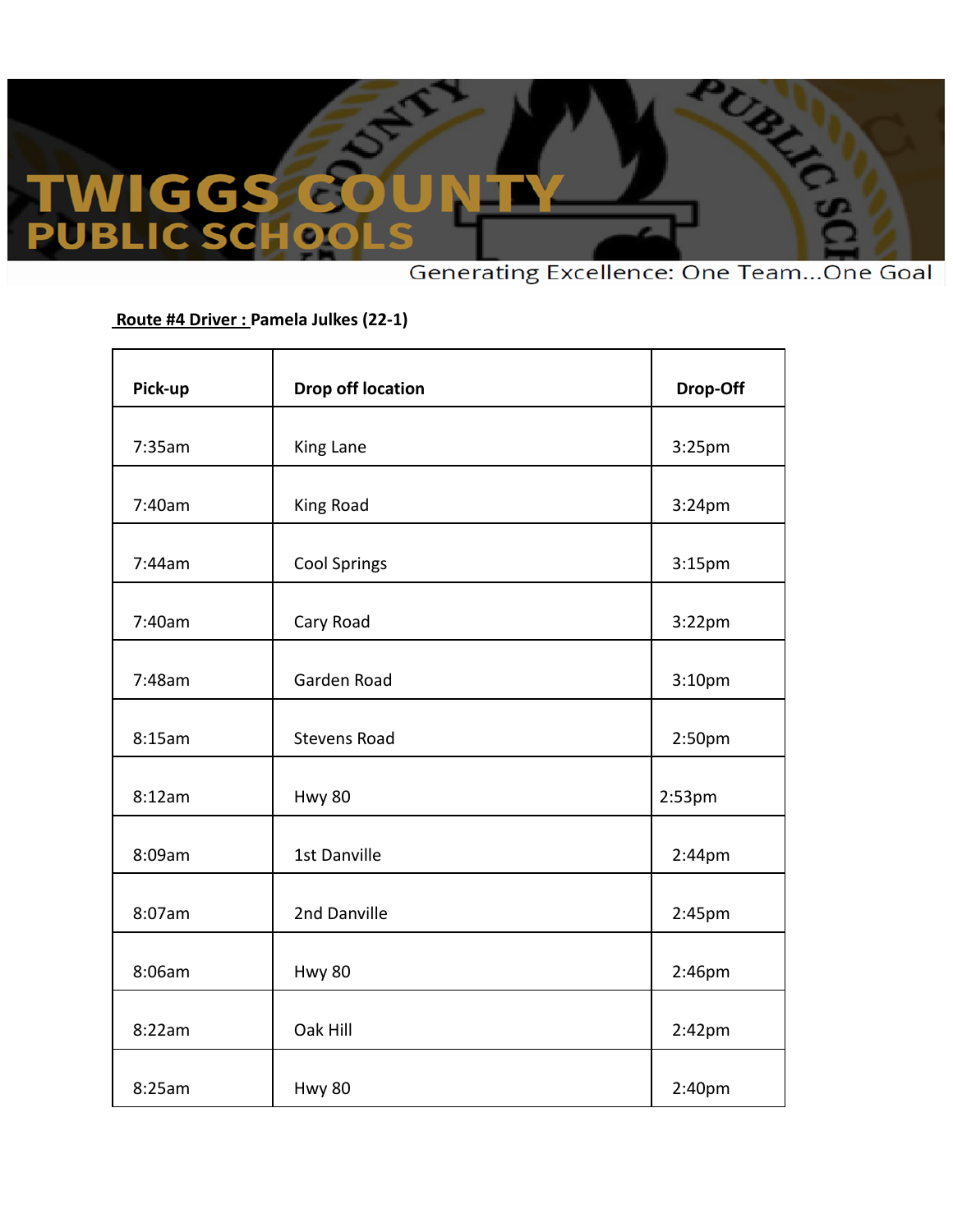# WIGGS<br>UBLIC SCH

**Generating Excellence: One Team...One Goal** 

REA

#### **Route #5: Mr. Bloodworth (13-1)**

| Pick-up | <b>Drop off Location</b> | Drop-Off           |
|---------|--------------------------|--------------------|
| 7:20am  | Dogwood Road             | 3:35pm             |
| 7:25am  | Crider Lane              | 3:50pm             |
| 7:30am  | Friendship Road          | 3:40pm             |
| 7:45am  | <b>Huston Circle</b>     | 3:35pm             |
| 7:55am  | <b>New Bullard</b>       | 3:25 <sub>pm</sub> |
| 8am     | Orange Lane              | 3:20pm             |
| 8:05am  | <b>Dennard Road</b>      | 3:15 <sub>pm</sub> |
| 8:20am  | <b>Adams Park</b>        | 3pm                |
| 8:30am  | <b>Bullard Road</b>      | 2:50 <sub>pm</sub> |
|         |                          |                    |
| 8:40am  | School                   |                    |
| 8:17am  | <b>Adam Park</b>         | 3:40pm             |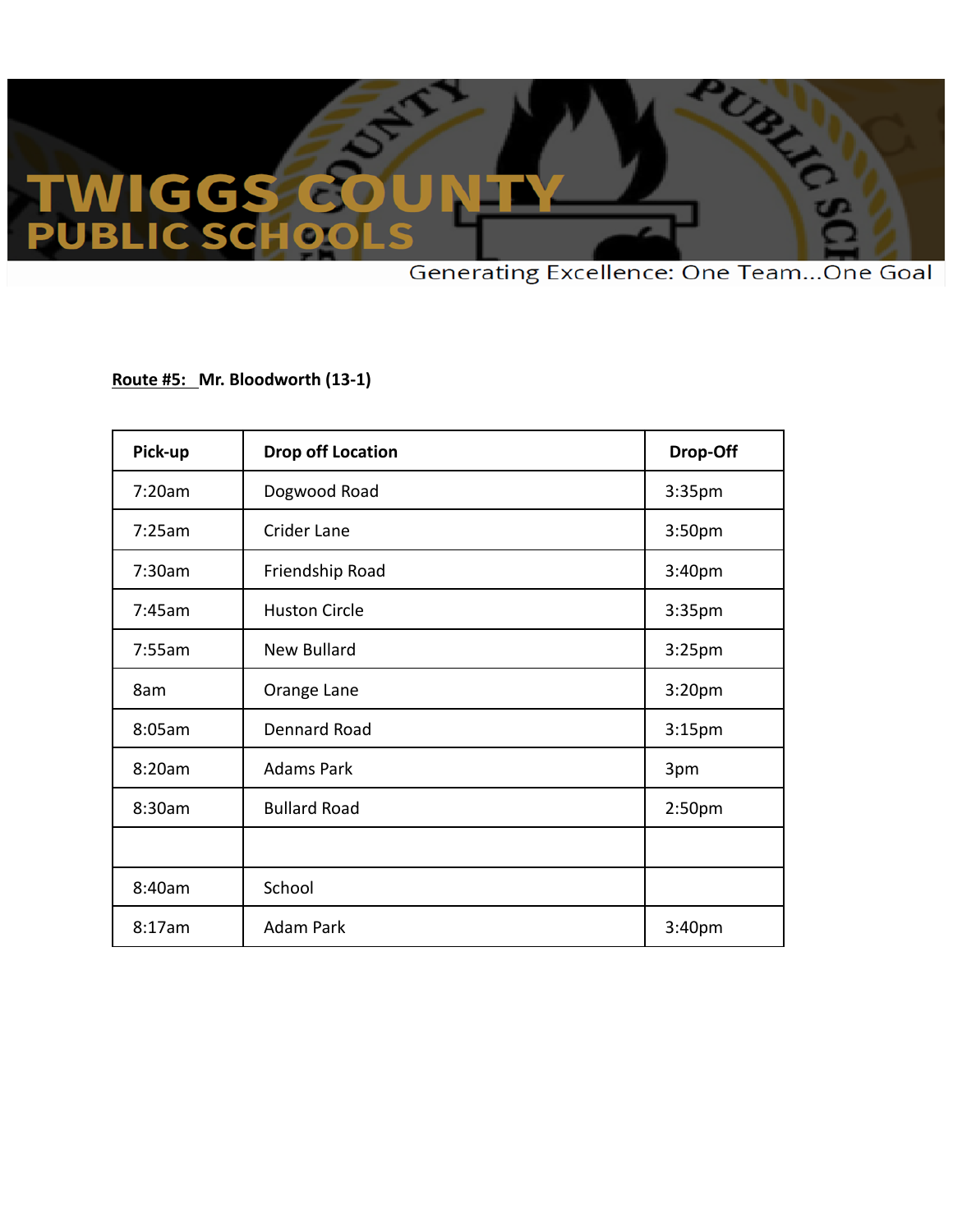### **IGGS** WI]<br>UBL C S

**Generating Excellence: One Team...One Goal** 

**RAND** 

#### **Route #6 Driver: Sundra Stanley (18-1)**

| Pick-Up | Drop off location  | Drop-Off |
|---------|--------------------|----------|
| 7:30am  | Dogwood            |          |
| 7:37am  | Riggins Mill Rd    |          |
| 7:39am  | Parker Rd          |          |
| 7:42am  | Riggins Mill Rd    |          |
| 7:45am  | Sapp Rd            |          |
| 7:50am  | Riggins Mill Rd    |          |
| 8:05am  | Marion Ripley Rd.  |          |
| 8:07am  | <b>Crescent Rd</b> |          |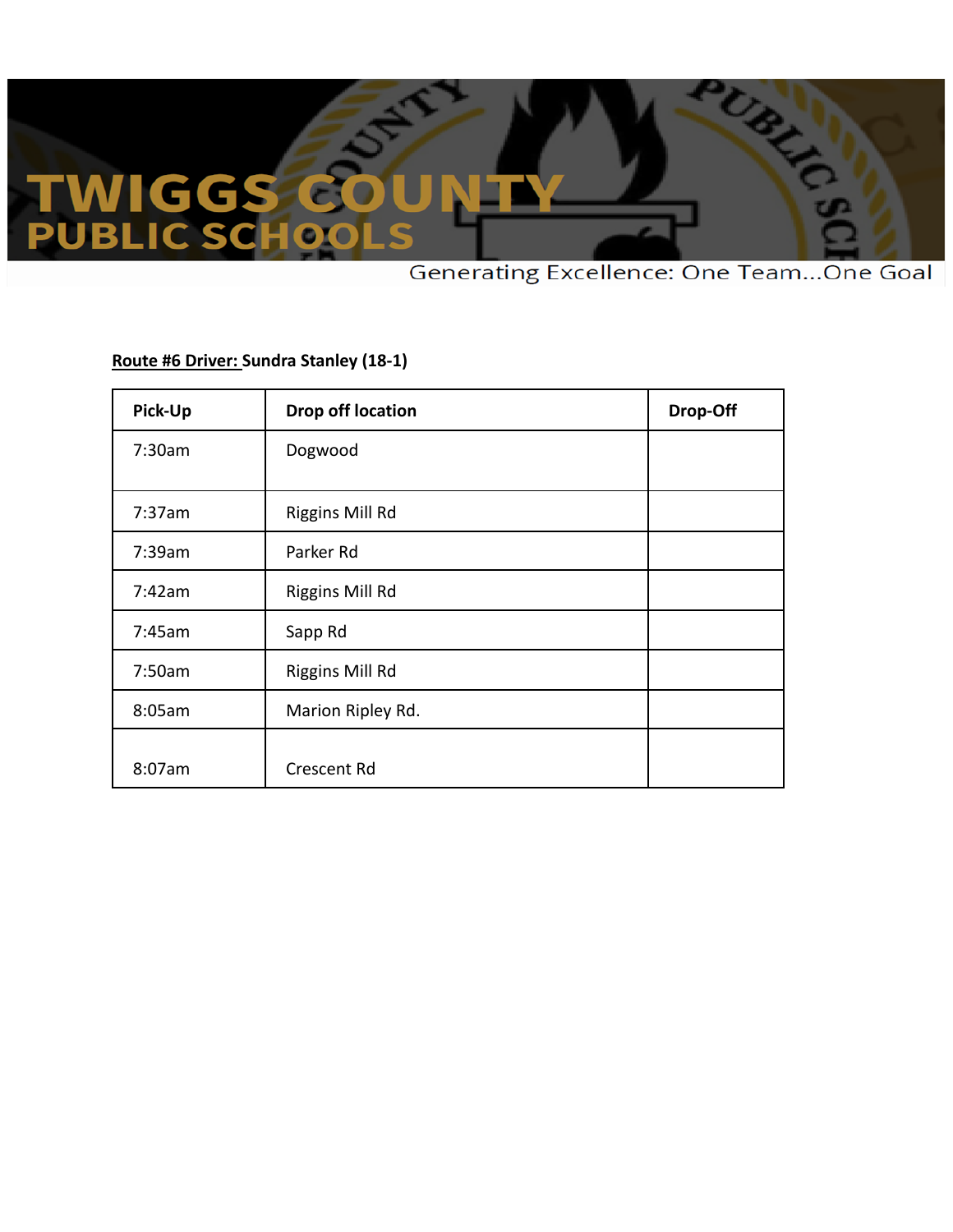## **TWIGGS**

**Generating Excellence: One Team...One Goal** 

TAN 1

**Route #5: C. Veal (11-1)**

| Pick-Up | <b>Drop Off Location</b> | Drop-Off           |
|---------|--------------------------|--------------------|
| 7:15am  | Taylorwood               | 3:30 <sub>pm</sub> |
| 7:25am  | <b>Mountain Springs</b>  | 3:15 <sub>pm</sub> |
| 7:35am  | Old Gordon               | 3pm                |
| 7:45am  | <b>Balls Church Road</b> | 2:50 <sub>pm</sub> |
| 7:46am  | <b>Balls Church Road</b> | 2:52 <sub>pm</sub> |
| 7:48am  | <b>Balls Church Road</b> | 2:53 <sub>pm</sub> |
| 7:50am  | <b>Harrell Street</b>    | 2:43 <sub>pm</sub> |
| 7:52am  | Magnolia Street          | 2:45pm             |
| 7:55am  | <b>Bullard Rd</b>        | 2:40pm             |
| 7:53am  | <b>Railroad Street</b>   | $2:42$ pm          |